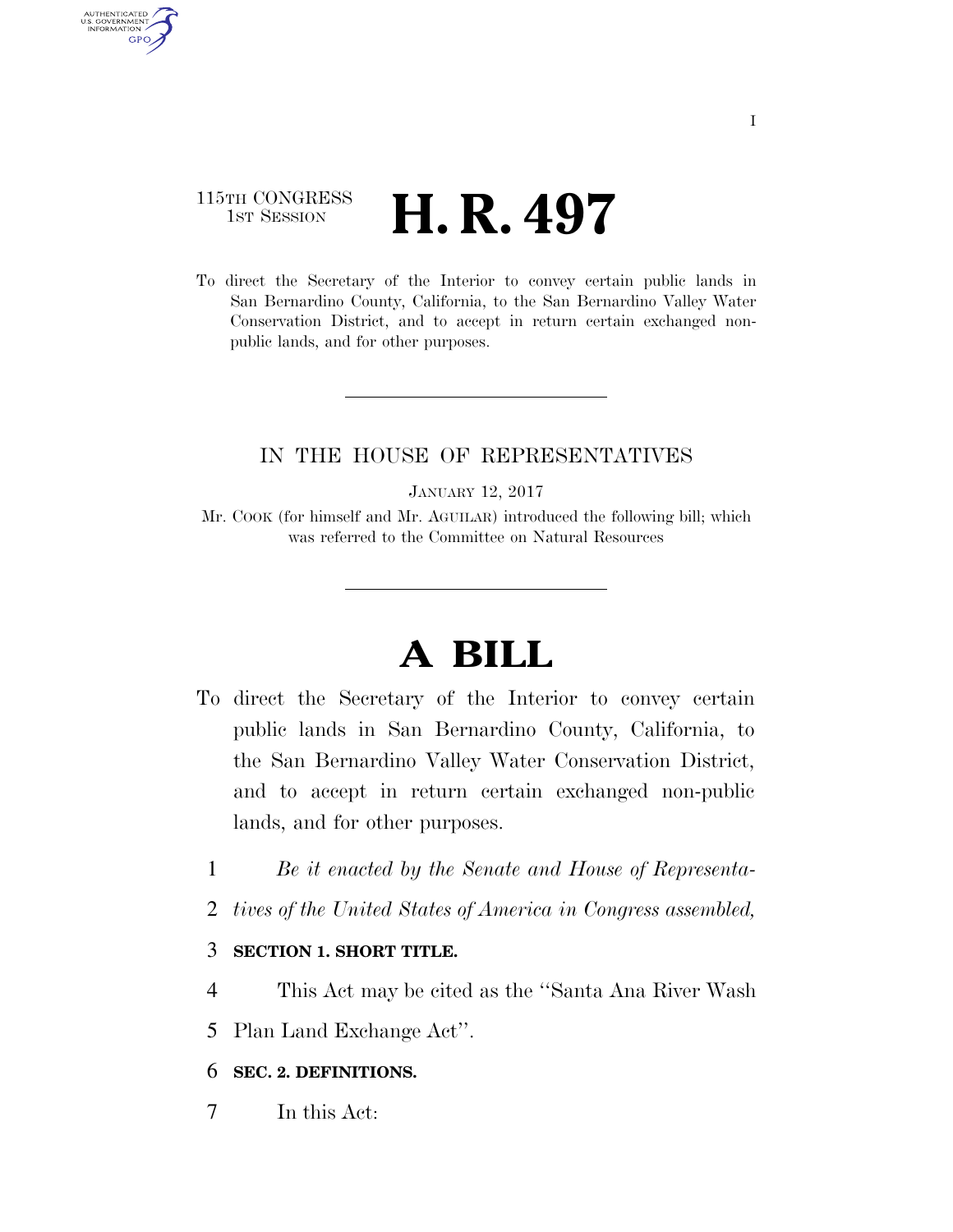| $\mathbf{1}$   | (1) CONSERVATION DISTRICT.—The term "con-            |
|----------------|------------------------------------------------------|
| $\overline{2}$ | servation district" means the San Bernardino Valley  |
| 3              | Water Conservation District, a political subdivision |
| $\overline{4}$ | of the State of California.                          |
| 5              | (2) EXCHANGE LAND.—The term "Exchange"               |
| 6              | Land" means the approximately 310 acres of land      |
| 7              | owned by the Conservation District generally de-     |
| 8              | picted as "SBVWCD to BLM" on the Map.                |
| 9              | (3) MAP.—The term "Map" means the map ti-            |
| 10             | tled "Santa Ana River Wash Land Exchange" and        |
| 11             | dated September 3, 2015.                             |
| 12             | (4) NON-PUBLIC EXCHANGE PARCEL.—The                  |
| 13             | term "non-public exchange parcel" means the ap-      |
| 14             | proximately 59 acres of land owned by the Conserva-  |
| 15             | tion District generally depicted as "SBVWCD"         |
| 16             | Equalization Land" on the Map and is to be con-      |
| 17             | veyed to the United States if necessary to equalize  |
| 18             | the fair market values of the lands otherwise to be  |
| 19             | exchanged.                                           |
| 20             | (5) PUBLIC EXCHANGE PARCEL.—The term                 |
| 21             | "public exchange parcel" means the approximately     |
| 22             | 90 acres of Federal land administered by the Bu-     |
| 23             | reau of Land Management generally depicted as        |
| 24             | "BLM Equalization Land to SBVWCD" on the Map         |
| 25             | and is to be conveyed to the Conservation District   |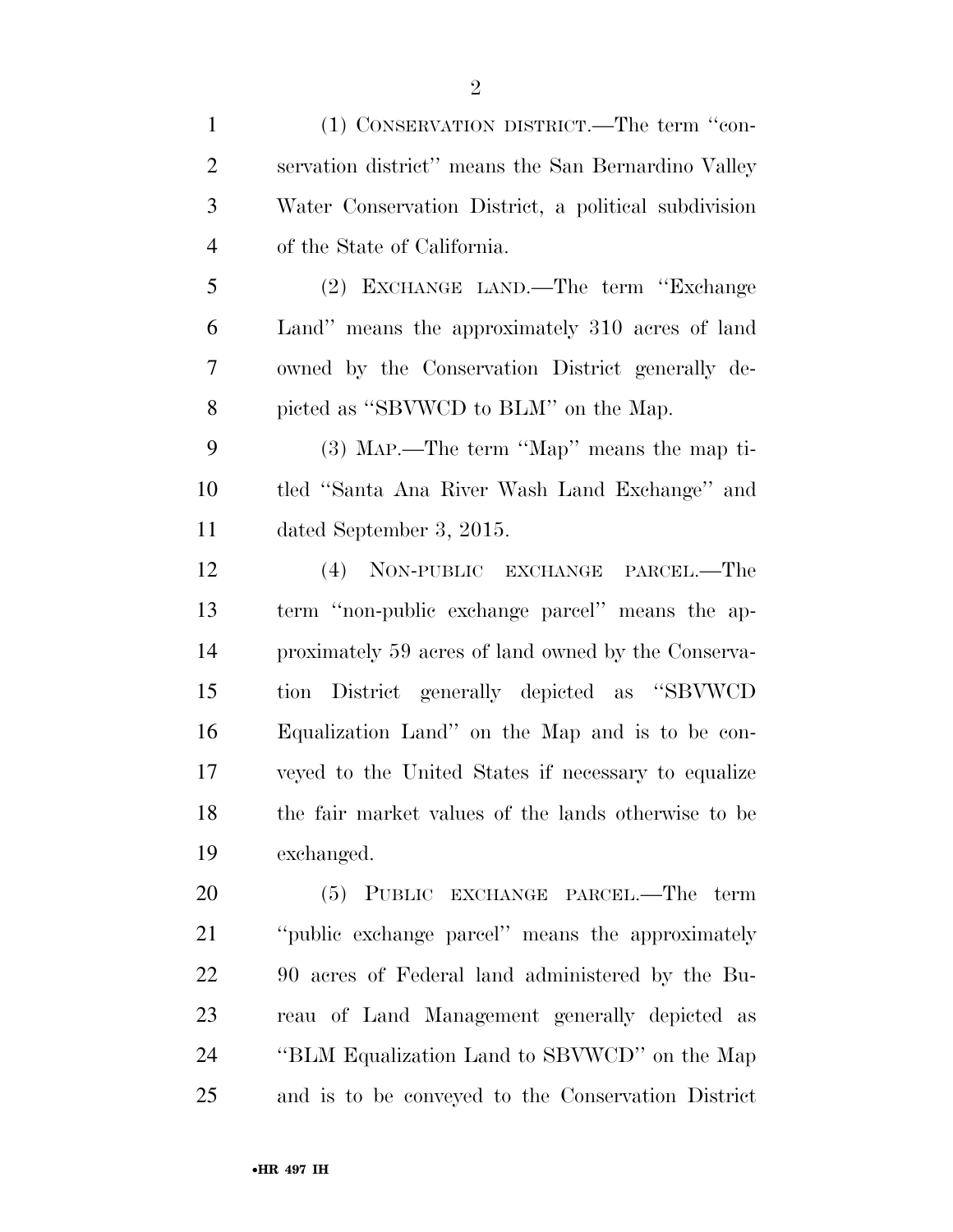if necessary to equalize the fair market values of the lands otherwise to be exchanged.

 (6) PUBLIC LAND.—The term ''public land'' means the approximately 327 acres of Federal land administered by the Bureau of Land Management generally depicted as ''BLM Land to SBVWCD'' on the Map.

 (7) SECRETARY.—The term ''Secretary'' means the Secretary of the Interior.

#### **SEC. 3. EXCHANGE OF LAND; EQUALIZATION OF VALUE.**

 (a) EXCHANGE AUTHORIZED.—Notwithstanding the land use planning requirements of sections 202, 210, and 211 of the Federal Land Policy and Management Act of 1976 (43 U.S.C. 1712, 1720–21), subject to valid existing rights, and conditioned upon any equalization payment necessary under section 206(b) of the Federal Land Policy and Management Act of 1976 (43 U.S.C. 1716(b)), and subsection (b) of this Act, as soon as practicable, but not later than 2 years after the date of enactment of this Act, the Secretary shall—

 (1) quitclaim to the conservation district all right, title, and interest of the United States in and to the public land, and any such portion of the pub- lic exchange parcel as may be required to equalize the values of the lands exchanged; and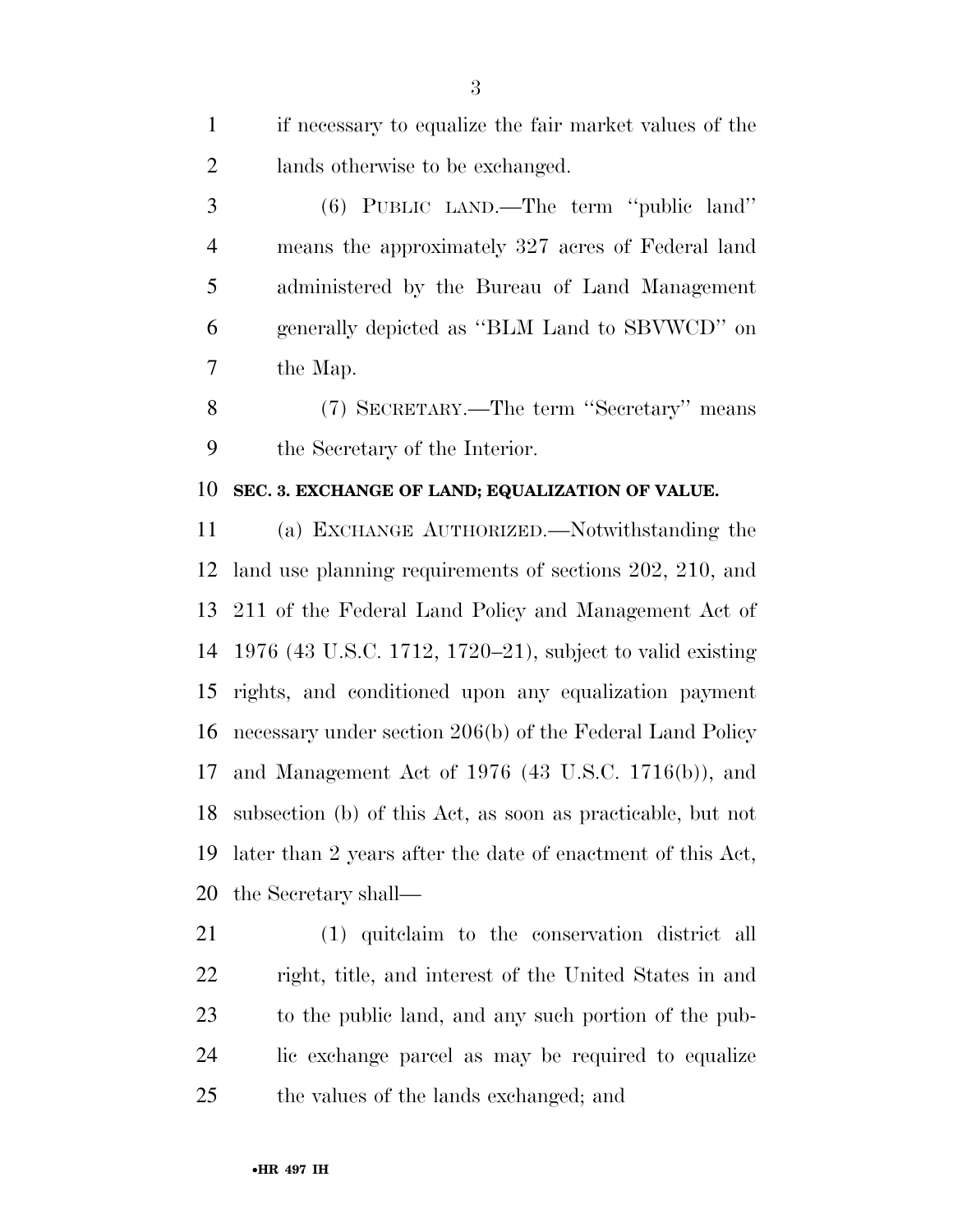(2) accept from the conservation district a con- veyance of all right, title, and interest of the con- servation district in and to the exchange land, and any such portion of the non-public exchange parcel as may be required to equalize the values of the lands exchanged.

 (b) EQUALIZATION PAYMENT.—To the extent an equalization payment is necessary under section 206(b) of the Federal Land Policy and Management Act of 1976 (43 U.S.C. 1716), the amount of such equalization pay- ment shall first be made by way of in-kind transfer of such portion of the public exchange parcel to the conservation district, or transfer of such portion of the non-public ex- change parcel to the United States, as the case may be, as may be necessary to equalize the fair market values of the exchanged properties, as such values are indicated by the appraisal provided for under the Federal Land Pol- icy and Management Act of 1976 (43 U.S.C. 1716). Such appraisal shall include an appraisal of the public exchange parcel and the non-public exchange parcel. The fair mar- ket value of the public exchange parcel or non-public ex- change parcel, as the case may be, shall be credited against any required equalization payment. To the extent such credit is not sufficient to offset the entire amount of equalization payment so indicated, any remaining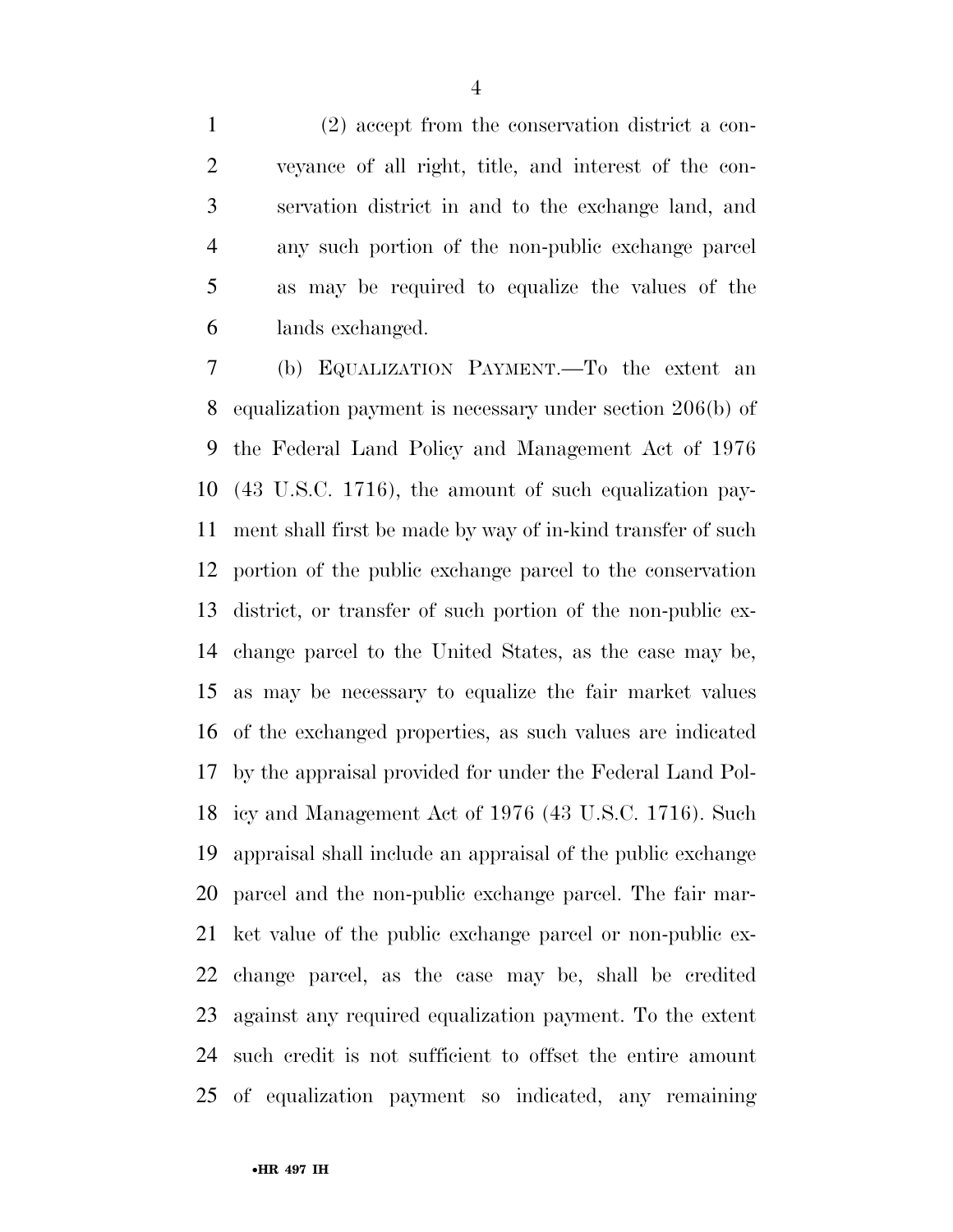amount of equalization payment shall be treated as fol-lows:

 (1) If the equalization payment is to equalize values by which the public land exceeds the exchange land and the credited value of the non-public ex- change parcel, conservation district may make the equalization payment to the United States, notwith- standing any limitation regarding the amount of the equalization payment under section 206(b) of the Federal Land Policy and Management Act of 1976 (43 U.S.C. 1716). In the event conservation district opts not to make the indicated equalization payment, the exchange shall not proceed.

 (2) If the equalization payment is to equalize values by which the exchange land exceeds the public land and the credited value of the public exchange parcel, the Secretary shall order the exchange with- out requirement of any additional equalization pay- ment by the United States to the conservation dis-20 trict.

 (c) MAP AND LEGAL DESCRIPTIONS.—As soon as practicable after the date of the enactment of this Act, the Secretary shall finalize a map and legal descriptions of all land to be conveyed under this Act. The Secretary may correct any minor errors in the map or in the legal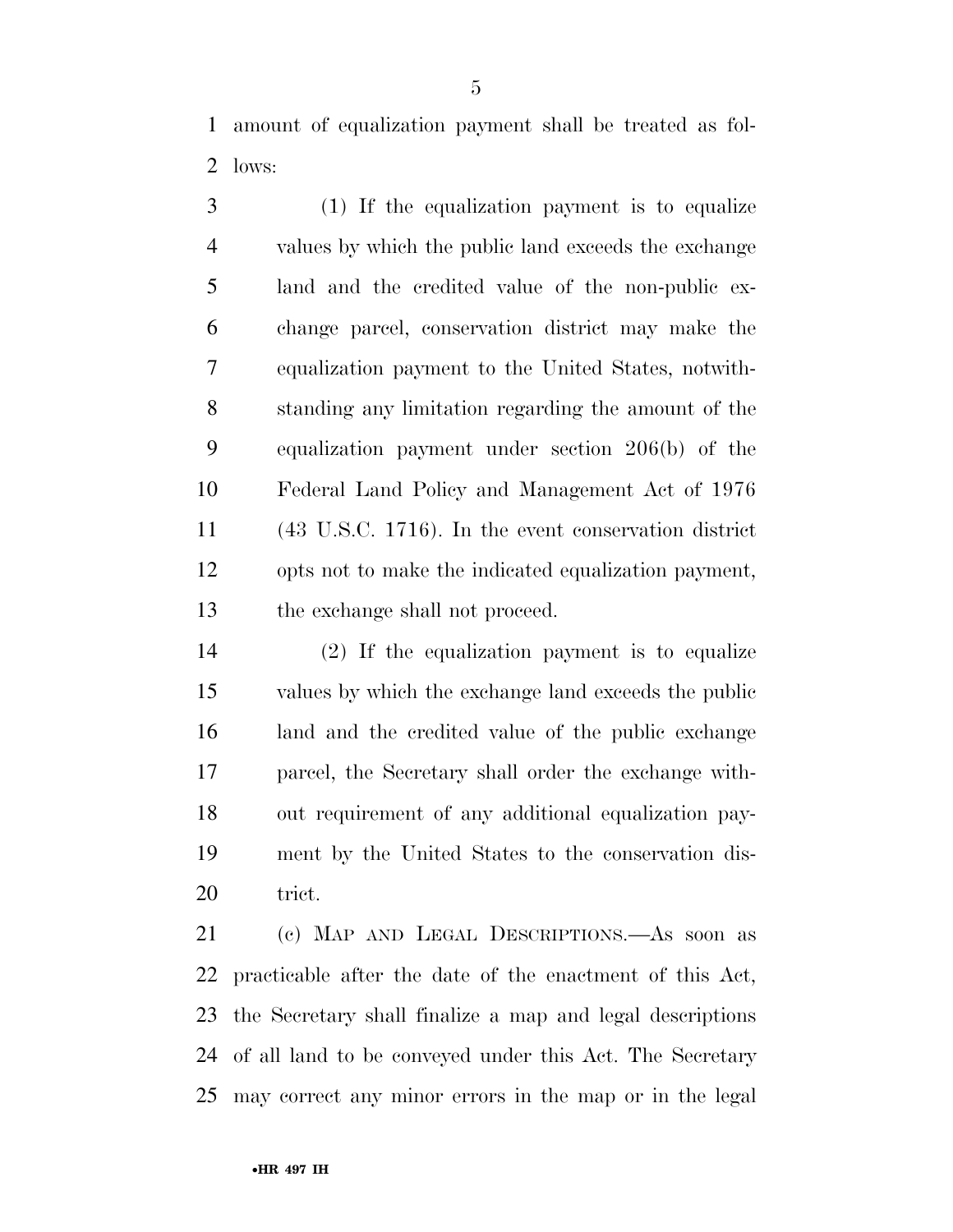descriptions. The map and legal descriptions shall be on file and available for public inspection in appropriate of-fices of the Bureau of Land Management.

 (d) COSTS OF CONVEYANCE.—As a condition of con- veyance, any costs related to the conveyance under this section shall be paid by the conservation district.

#### **SEC. 4. APPLICABLE LAW.**

(a) ACT OF FEBRUARY 20, 1909.—

 (1) The Act of February 20, 1909 (35 Stat. 641), shall not apply to the public land and any pub-11 lic exchange land transferred under this Act.

 (2) The exchange of lands under this section shall be subject to continuing rights of the conserva-14 tion district under the Act of February 20, 1909 (35 Stat. 641), on the exchange land and any exchanged portion of the non-public exchange parcel for the continued use, maintenance, operation, construction, or relocation of, or expansion of, groundwater re- charge facilities on the exchange land, to accommo- date groundwater recharge of the Bunker Hill Basin to the extent that such activities are not in conflict with any Habitat Conservation Plan or Habitat Management Plan under which such exchange land or non-public exchange parcel may be held or man-aged.

•**HR 497 IH**